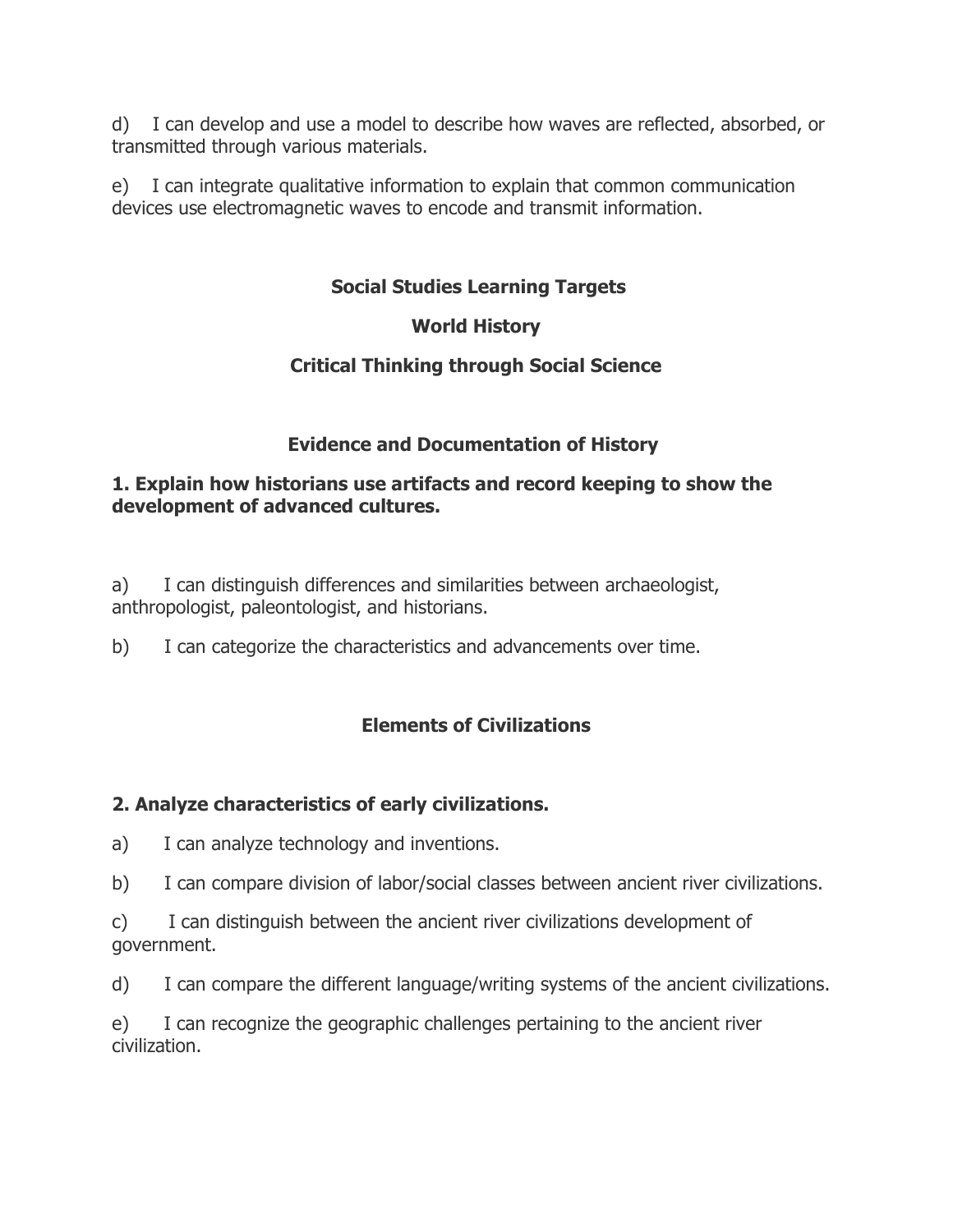## **3. Compare the development of early world religions, and philosophies.**

- a) I can identify the key beliefs of Buddhism.
- b) I can identify the key beliefs of Hinduism.

c) I can compare/contrast similarities and differences between Buddhism and Hinduism.

- d) I can recognize the key beliefs of Judaism.
- e) I can identify the key beliefs of Islam.
- f) I can correlate the beliefs that Judaism, Christianity, and Islam share.
- g) I can connect how the world religions, migration, and trade are interconnected.

# **4. Compare early civilizations in the Americas**

- a) Compare and contrast the Zapotec, Mesoamericans, and Andes civilizations.
- b) Describe geographical and political challenges of early American civilizations.

## **Power and Influence of Ancient Civilizations**

## **5. Explain how the four river civilizations gained power and formed empires.**

- a) I can trace the unification of upper and lower Egypt.
- b) I can give examples of early governments in Mesopotamia.
- c) I can identify strong central government in Harappa.

d) I can demonstrate the Dynastic Cycle in Ancient China and tell how it related to a change in government leadership.

# **6. Describe the rise and influence of the Byzantine and Asian Empire**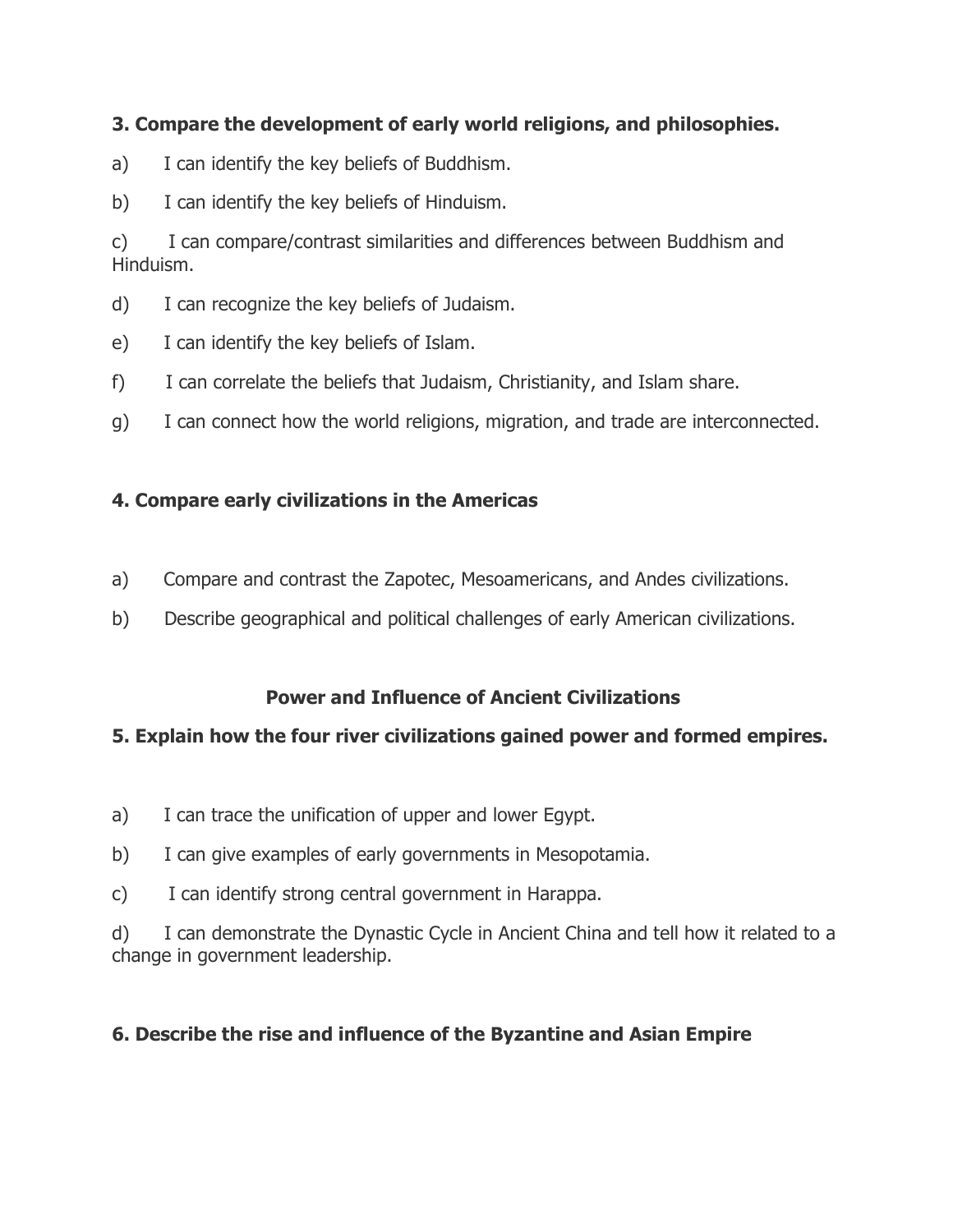- a) I can identify the ruling elite of the Byzantine Empire.
- b) I can describe changes in the Byzantine Empire.
- c) I can connect the Byzantine and early Russian Empires.
- d) I can identify the unification of China.
- e) I can debate the role that Shia Huangdi had on the Chinese people.
- f) I can describe the spread of Chinese culture to neighboring people groups.

#### **7. Analyze the characteristics of Ancient Greece.**

a) I can determine the impact that the physical challenges had on the environment and the people of Ancient Greece.

b) I can infer the significance of a place in connection with a historical event that occurred there.

c) I can connect Greek city-states through their shared belief in Mythology.

d) I can demonstrate how ancient Greek mythology has impacted cultures throughout history in various forms.

e) I can research the different epics and myths of Greek mythology.

f) I can identify the two earliest Greek civilizations.

g) I can explain the importance of the major Greek philosophers and their affects on the Western world: Socrates, Plato, Aristotle, and Hippocrates.

h) I can describe the role that culture played on Greek society.

i) I can compare and contrast the daily life of Spartans and Athenians.

j) I can compare and contrast the characteristics of a monarchy, democracy, aristocracy, and oligarchy.

k) I can show how in times of crisis or war Greek city-states combined and connected.

I) I can identify the spread of Greek culture through the conquest of Alexander the Great.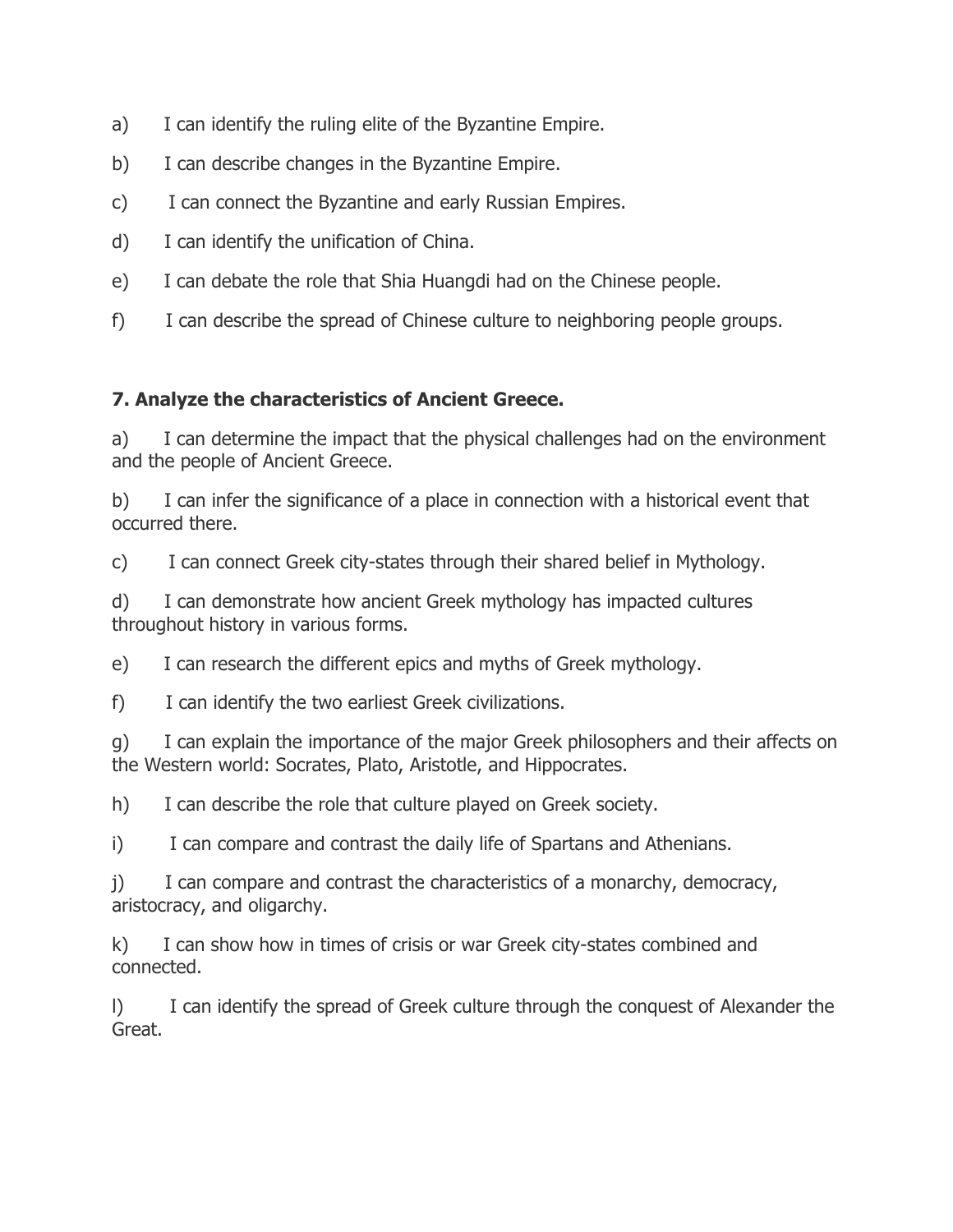#### **8. Distinguish the characteristics of the Roman Empire and their impact on the western world.**

a) I can describe the impact that physical challenges had on the environment and the people of the Roman Empire.

b) I can connect the significance of a place with an event pertaining to the expansion of the Roman Empire.

c) I can compare and contrast the major religions of the Roman Empire.

d) I can differentiate between the different aspects of the Roman Republic.

e) I can identify the major Roman Emperors and government leaders and their contributions to the Empire.

f) I can state different laws that helped shape the Roman Empire.

g) I can trace the expansion of the Roman Empire through military conquest.

h) I can show the role of the Arts in the Roman Empire.

i) I can describe daily life in the Roman Empire.

j) I can recognize the importance of philosophy and education in the Roman Empire.

k) I can explain how Roman contributions in technology helped shape the Western world.

# **9. List reasons for the downfall of the Roman Empire**

a) I can describe the military conquests that led to the downfall of the Roman Empire.

b) I can describe the internal conflicts that led to the fall of the Roman Empire.

## **10. Recognize the changes in the social and political structure in Europe through the Middle Ages.**

a) I can identify the role of the Dark Ages and the loss of knowledge during that time.

b) I can create a graphic organizer displaying the hierarchy of the Feudalism system in the Middle Ages.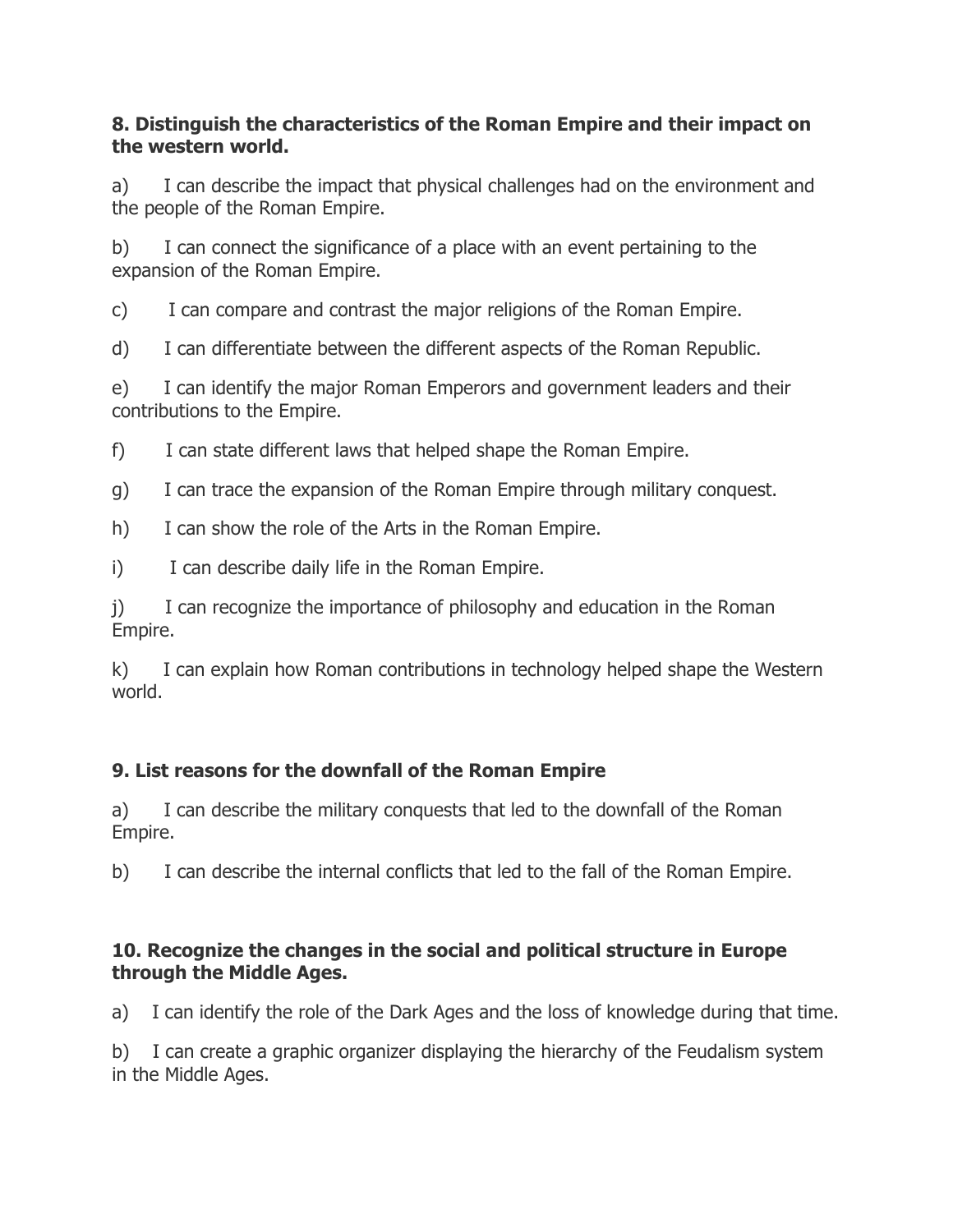c) I can examine the role the manor system played in the Middle Ages.

d) I can identify the unique culture and architecture that developed during the Middle Ages.

e) I can analyze the role of Christendom and its influence on political and social structures during the Middle Ages.

f) I can recognize changes and developments in technology and commercial society.

g) I can break down the impact that the great plague had on people of the Middle Ages.

h) I can outline the political and religious conquest known as the Crusades.

i) I can identify major invasions during the Middle Ages and problems that arose from invasions.

j) I can connect the Great Schism to the cause of the 100 Years War.

## **11. Examine how events and conditions of the late Middle Ages fostered political and economic changes and led to the origins of the Renaissance.**

a) I can identify the role and changes within the Catholic Church.

b) I can review the changes in society through the late Middle Ages.

c) I can describe the reasons for a break down in the Manor system and the beginning of the European Nations.

## **12. Implement argument, research and interpretations of content throughout the Social Studies Curriculum.**

a) I can interpret primary and secondary documents through multiple print and digital resources.

b) I can assess leadership qualities and their influences on society.

c) I can evaluate sources of information to identify opinion, bias, and prejudice.

d) I can determine argument based on central questions and evidence.

e) I can defend multiple points of view based on central questions and evidence and draw conclusions through writing.